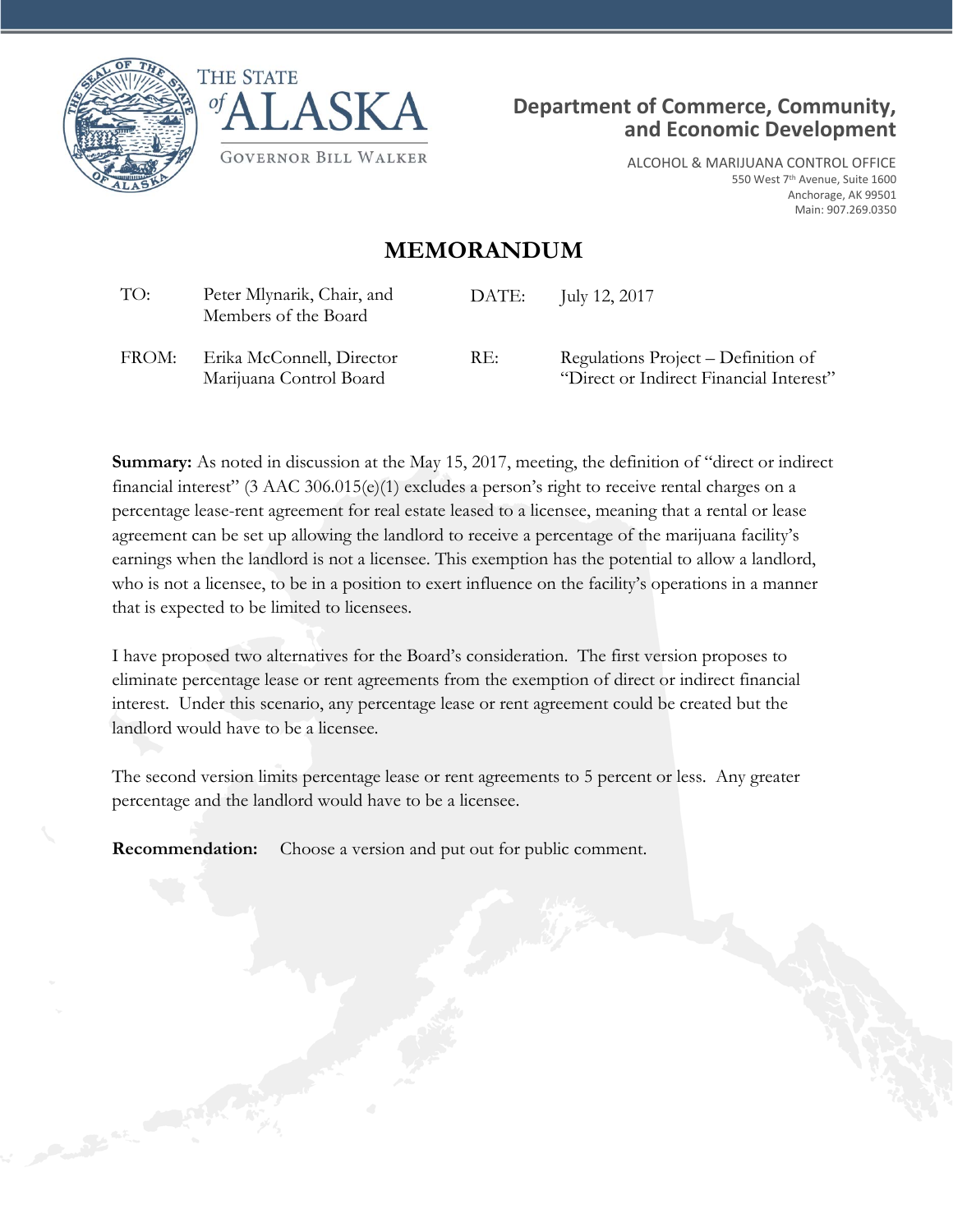(Words in **boldface and underlined** indicate language being added; words [CAPITALIZED AND BRACKETED] indicate language being deleted.)

3 AAC 306.015 is amended to read:

**3 AAC 306.015. License conditions.** (a) The board will issue each marijuana establishment license to a specific individual, to a partnership, including a limited partnership, to a limited liability company, to a corporation, or to a local government. A person other than a licensee may not have a direct or indirect financial interest in the business for which a marijuana establishment license is issued.

(b) The board will not issue a marijuana establishment license to

(1) an individual or a sole proprietorship unless the individual or proprietor is a resident of the state;

(2) a partnership unless each partner is a resident of the state;

(3) a limited liability company unless the limited liability company is qualified to do business in the state and each member of the limited liability company is a resident of the state; or

(4) a corporation unless the corporation is incorporated or qualified to do business in the state and each shareholder is a resident of the state.

(c) The board will issue each license for a specific location identified on the license as the licensed premises. A marijuana establishment must have a right to possession of its licensed premises at all times, and may not lease its licensed premises to another person for any reason. If a marijuana establishment wishes to reduce or expand the area of the licensed premises used for a marijuana establishment, the marijuana establishment must submit a new line drawing showing the proposed changes to the premises, and must obtain the board's written approval. A marijuana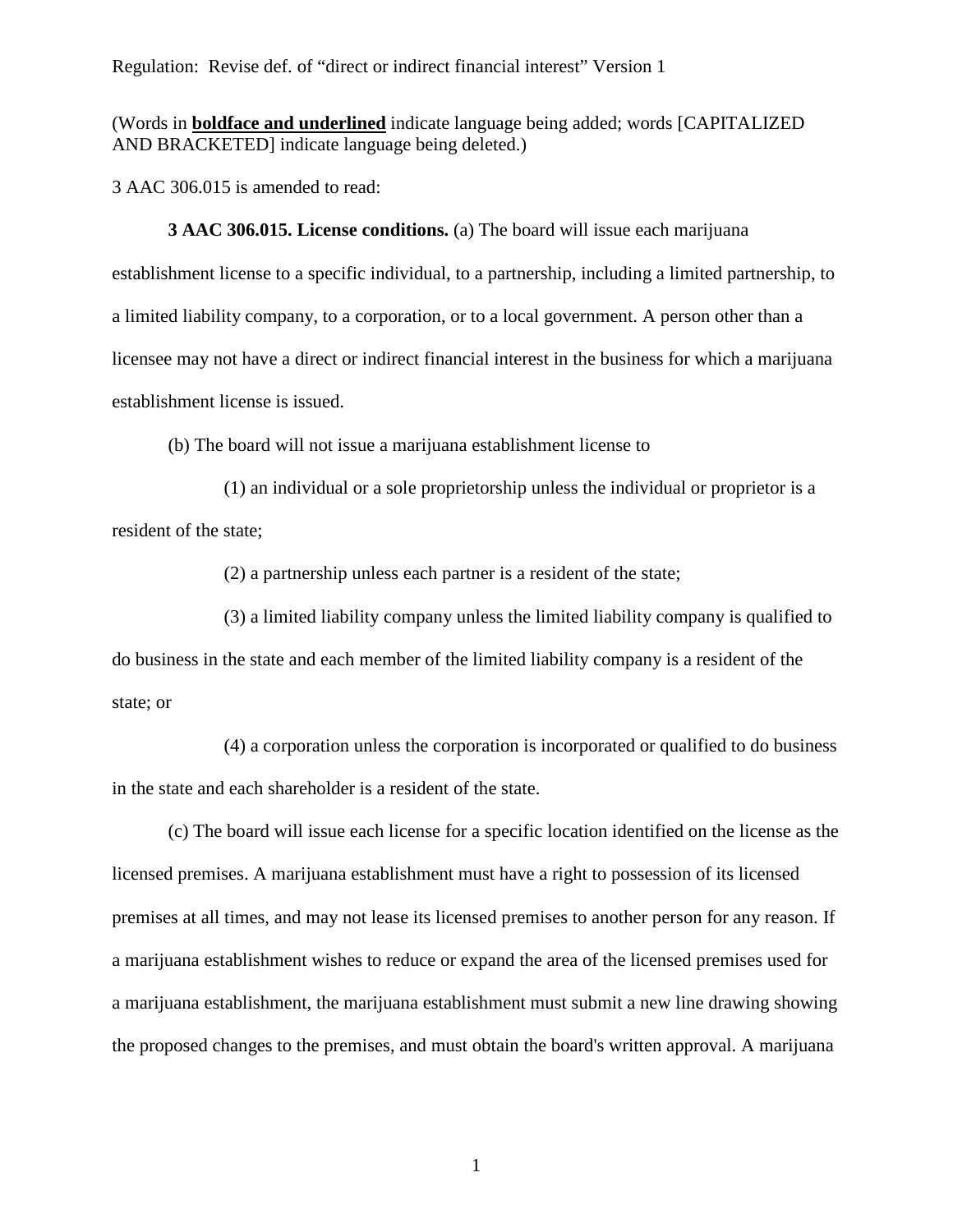establishment may not relocate its licensed premises to a different place without obtaining a license for the new premises as required under 3 AAC 306.050.

(d) The board will impose other conditions or restrictions on a license issued under this chapter when it finds that it is in the interests of the public to do so.

(e) In this section,

(1) "direct or indirect financial interest" means

(A) a legal or equitable interest in the operation of a business licensed under this chapter;

(B) ) does not include a person's right to receive

(i) rental charges on a graduated [OR PERCENTAGE] lease-rent

agreement for real estate leased to a licensee; or

(ii) consulting fee from a licensee for services that are allowed under this chapter;

(2) "resident of the state" means a person who meets the residency requirement under AS 43.23 for a permanent fund dividend in the calendar year in which that person applies for a marijuana establishment license under this chapter.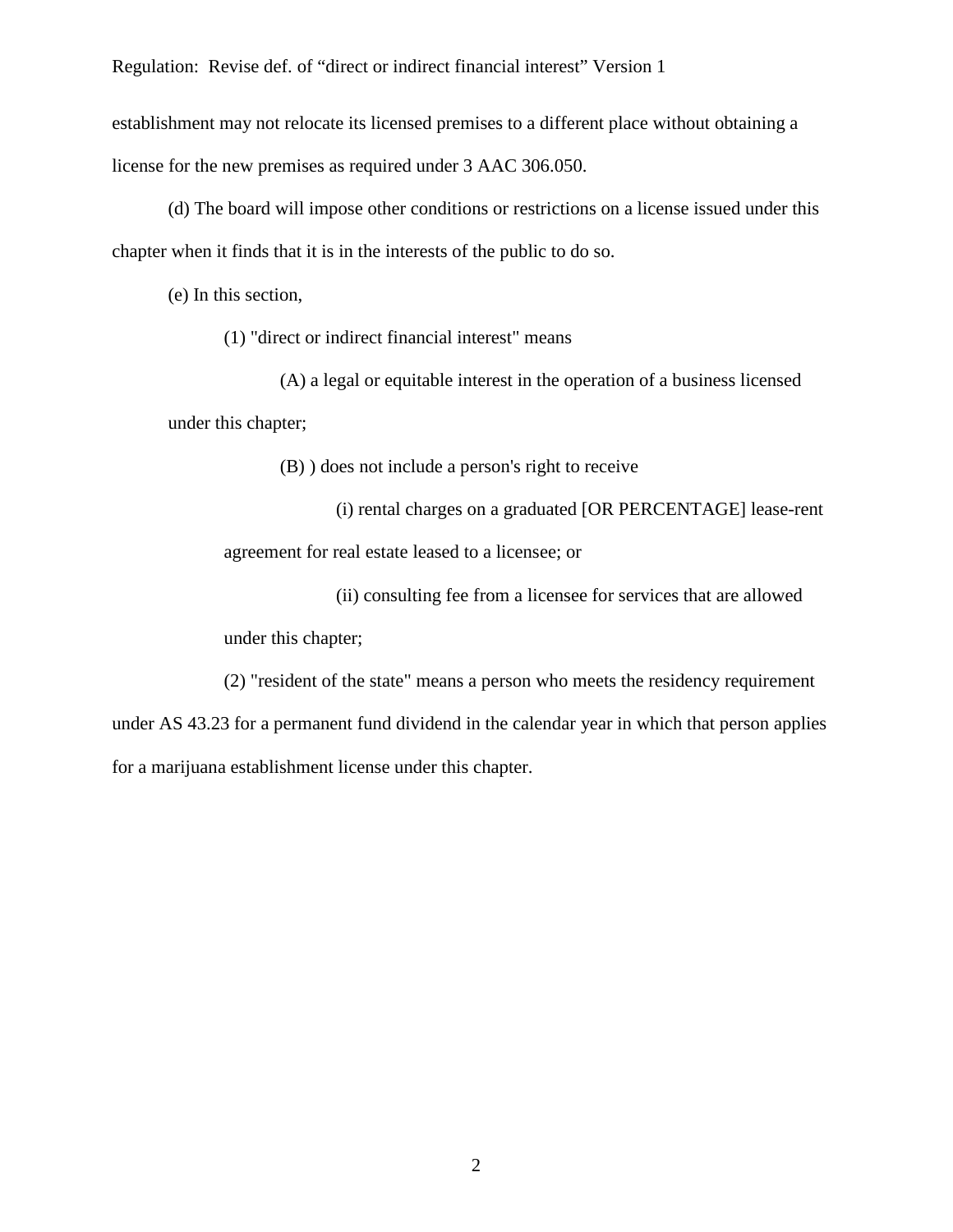(Words in **boldface and underlined** indicate language being added; words [CAPITALIZED AND BRACKETED] indicate language being deleted.)

3 AAC 306.015 is amended to read:

**3 AAC 306.015. License conditions.** (a) The board will issue each marijuana establishment license to a specific individual, to a partnership, including a limited partnership, to a limited liability company, to a corporation, or to a local government. A person other than a licensee may not have a direct or indirect financial interest in the business for which a marijuana establishment license is issued.

(b) The board will not issue a marijuana establishment license to

(1) an individual or a sole proprietorship unless the individual or proprietor is a resident of the state;

(2) a partnership unless each partner is a resident of the state;

(3) a limited liability company unless the limited liability company is qualified to do business in the state and each member of the limited liability company is a resident of the state; or

(4) a corporation unless the corporation is incorporated or qualified to do business in the state and each shareholder is a resident of the state.

(c) The board will issue each license for a specific location identified on the license as the licensed premises. A marijuana establishment must have a right to possession of its licensed premises at all times, and may not lease its licensed premises to another person for any reason. If a marijuana establishment wishes to reduce or expand the area of the licensed premises used for a marijuana establishment, the marijuana establishment must submit a new line drawing showing the proposed changes to the premises, and must obtain the board's written approval. A marijuana